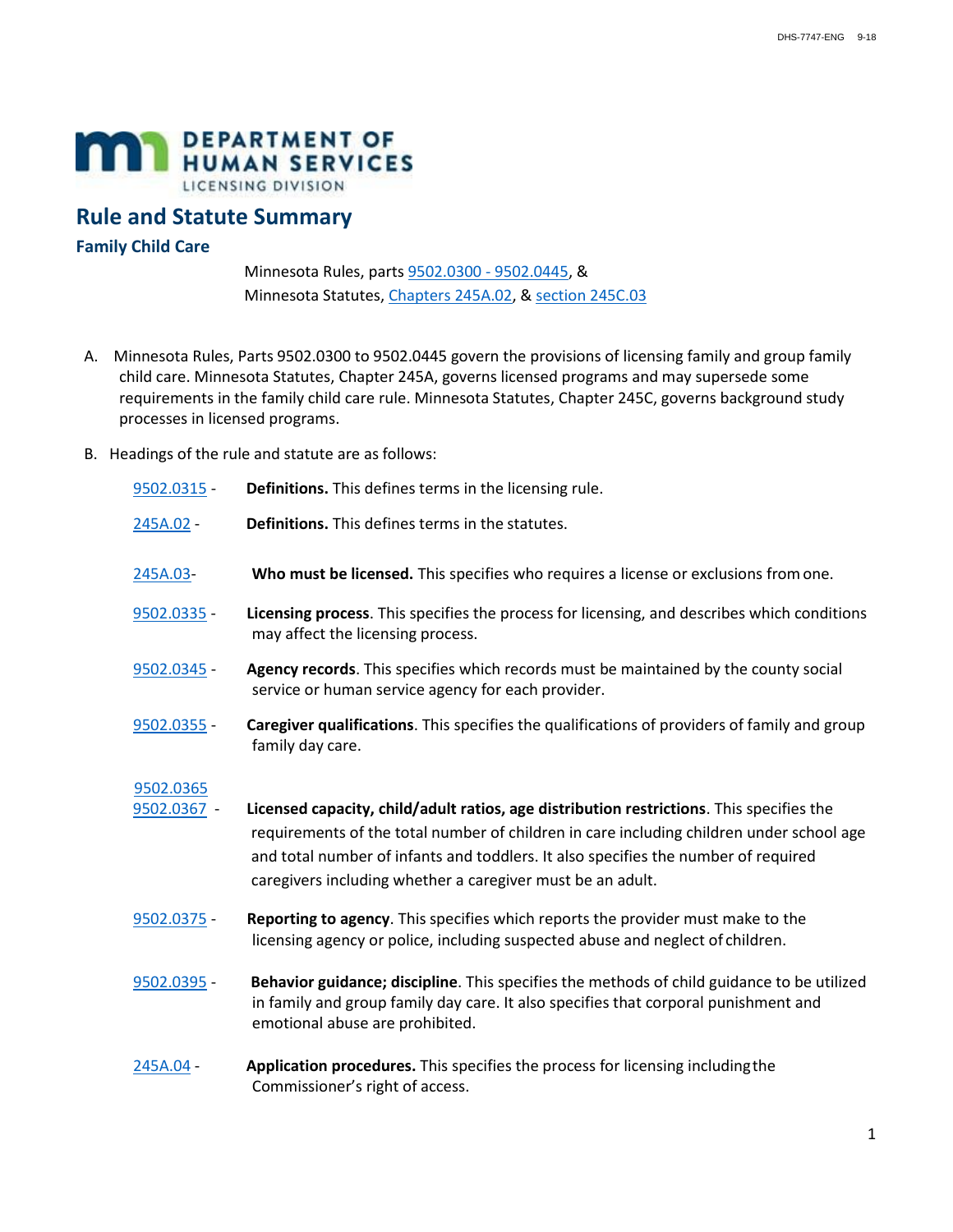- [9502.0405](https://www.revisor.mn.gov/rules/?id=9502.0405)  **Admissions; provider records; reporting.** This specifies what must be included in provider policies. It specifies what information the provider is required to maintain on each child in care including records for children with disabilities.
- [245A.041-](https://www.revisor.mn.gov/statutes/cite/245A.041) **Systems and records**. This specifies the maintenance and retention of records.
- [9502.0415](https://www.revisor.mn.gov/rules/?id=9502.0415)  **Activities and equipment**. This specifies the activities and equipment which must be provided to facilitate the physical, intellectual, emotional, and special development of children in day care.
- [9502.0425](https://www.revisor.mn.gov/rules/?id=9502.0425)  **Physical environment.** This specifies the physical environment requirements including indoor and outdoor play space, water hazards, means of escape, stairways, decks, sewage disposal, indoor temperature, fire extinguishers, smoke detection systems, etc. Also includes smoking prohibition
- [9502.0435](https://www.revisor.mn.gov/rules/?id=9502.0435)  **Sanitation and health**. This specifies sanitation and health requirements including toxic, substances, sanitation and cleanliness, firearms, emergency procedures, pets in the home, diapering procedures, care of ill children, and the administration of medication.
- [9502.0445](https://www.revisor.mn.gov/rules/?id=9502.0445)  **Water, food, and nutrition**. This specifies requirements for food storage, safe water, milk, meals, and snacks.
- [245A.05](https://www.revisor.mn.gov/statutes/cite/245A.05)  **Denial of application.** This specifies the reasons for denial of an application.
- [245A.06 -](https://www.revisor.mn.gov/statutes/cite/245A.06) **Correction order and conditional license.** This specifies the reasons for issuing correction orders, fix it tickets and for issuing a conditional license.
- [245A.065-](https://www.revisor.mn.gov/statutes/cite/245A.065) **Child care fix-it ticket.** This specifies the violations and timelines for a fix-it ticket.
- [245A.07 -](https://www.revisor.mn.gov/statutes/cite/245A.07) **Sanctions.** This specifies the reasons for issuing licensing actions such as suspensions, revocations, fines, and temporary immediate suspensions.
- [245A.075-](https://www.revisor.mn.gov/statutes/cite/245A.075) **Disqualified individual.** This is for keeping a disqualified individuals away from the license holder's home when a set-aside and variance has not been issued.
- [245A.08-](https://www.revisor.mn.gov/statutes/cite/245A.08) **Hearings.** This specifies the process of granting subsequent license after revocation.
- [245A.081-](https://www.revisor.mn.gov/statutes/cite/245A.081) **Settlement agreement**. This is for a license holder or the commissioner to discuss a possible settlement agreement related to a licensing sanction.
- [245A.10-](https://www.revisor.mn.gov/statutes/cite/245A.10) **Fees.** This specifies fees that maybe be charged for licensing.
- [245A.14 -](https://www.revisor.mn.gov/statutes/cite/245A.14) **Special conditions for nonresidential programs.** This specifies additional requirements for special family child care homes – as well as additional requirements for wading pools, swimming pools, attendance records and parental access.